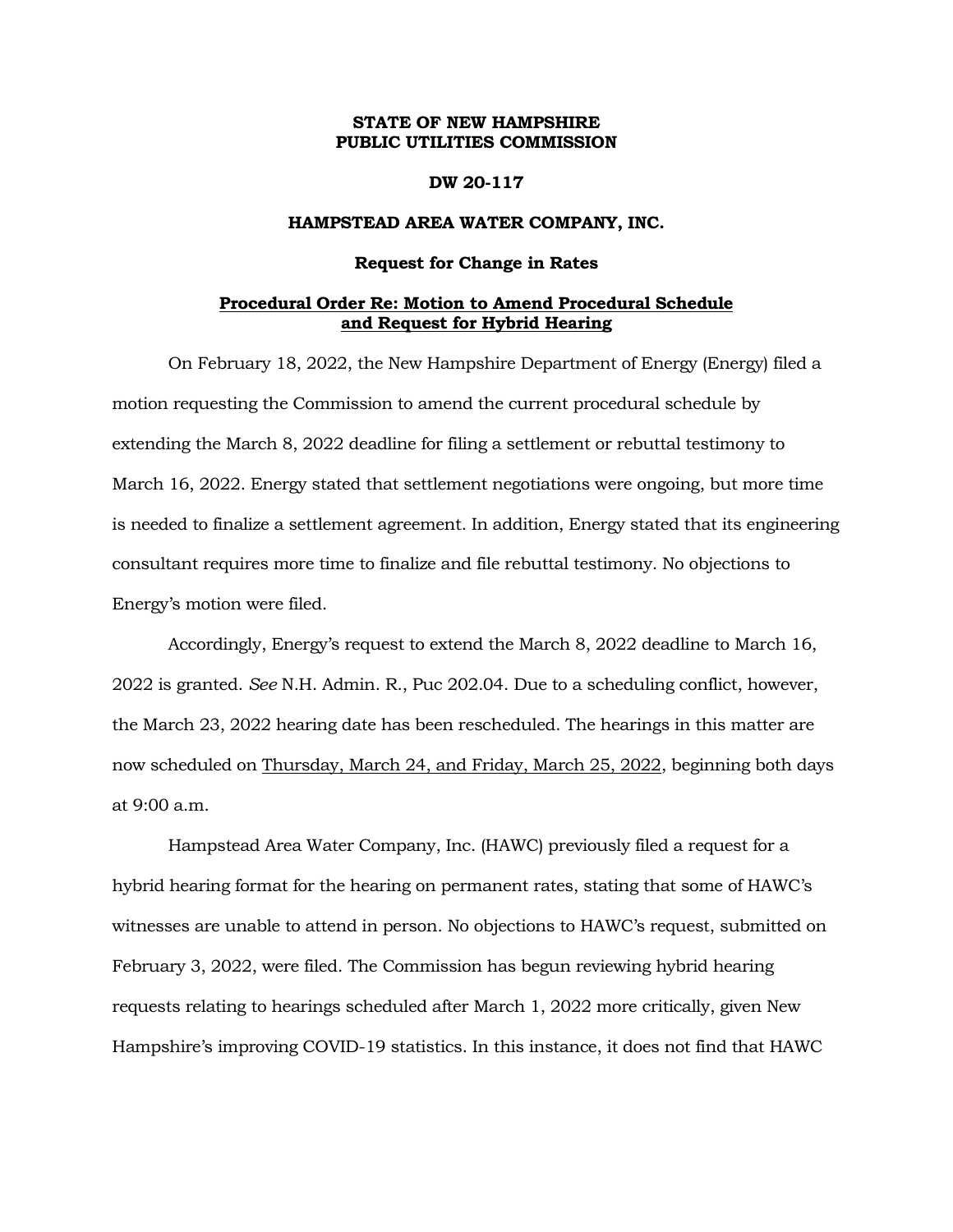DW 20-117 March 1, 2022 Page 2

has sufficiently stated a good reason why the final hearings on March 24-25, 2022 should not be held in person. Accordingly, HAWC's request for a hybrid hearing is DENIED.

**So ordered**, this first day of March, 2022.

 $S$ NIEU  $C$  (passer

Daniel C. Goldner Presiding Officer Chairman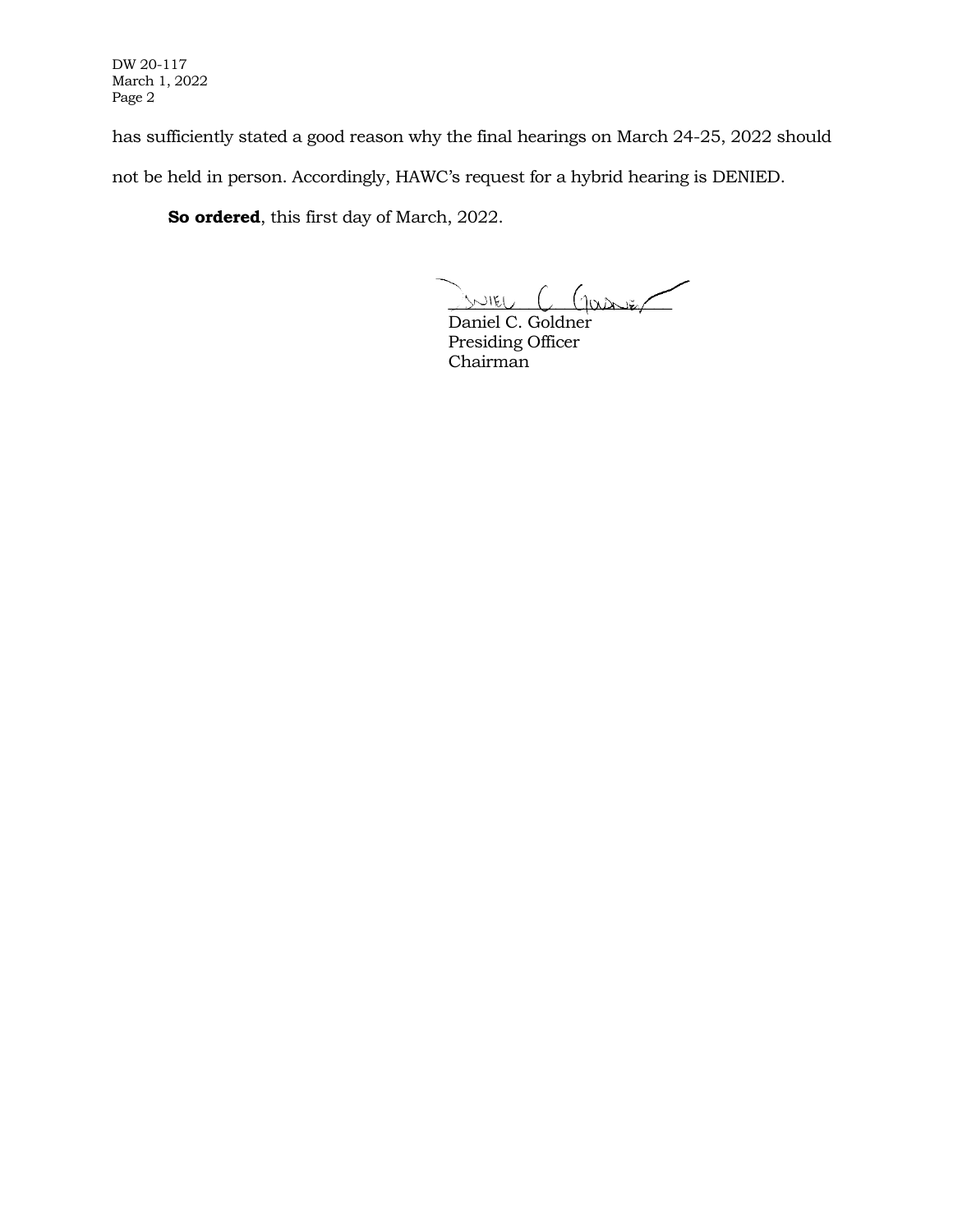DW 20-117 March 1, 2022 Page 3

# Service List - Docket Related

Docket# : 20-117

Printed: 3/1/2022

Email Addresses

ClerksOffice@puc.nh.gov aaugeri@lewisbuilders.com wbaldwin@atkinson-nh.gov douglas.brogan@gmail.com adminasst@townofdanville.org sambosox@gmail.com cressmandg@atkinson-nh.gov robyn.j.descoteau@energy.nh.gov julianne.m.desmet@oca.nh.gov kfarahsb@gmail.com dfox@raftelis.com josie.gage@oca.nh.gov david.n.goyette@energy.nh.gov lojogut@gmail.com ahansen@atkinson-nh.gov tklaes@blueridgecs.com donald.m.kreis@oca.nh.gov jayson.p.laflamme@energy.nh.gov charlie@hampsteadwater.com anthony.j.leone@energy.nh.gov nm1w@nm1w.com karen.j.moran@energy.nh.gov chris@atkinsoncc.com harold@lewisbuilders.com smorse@hampsteadnh.us dmullinax@blueridgecs.com smurphy@hampsteadnh.us amanda.o.noonan@energy.nh.gov shawn\_oneil@mail.rit.edu ocalitigation@oca.nh.gov dpatch@orr-reno.com k.Alan.richards@gmail.com mary.e.schwarzer@energy.nh.gov howard@energytactics.com gspero@atkinson-nh.gov sspyveewater@gmail.com